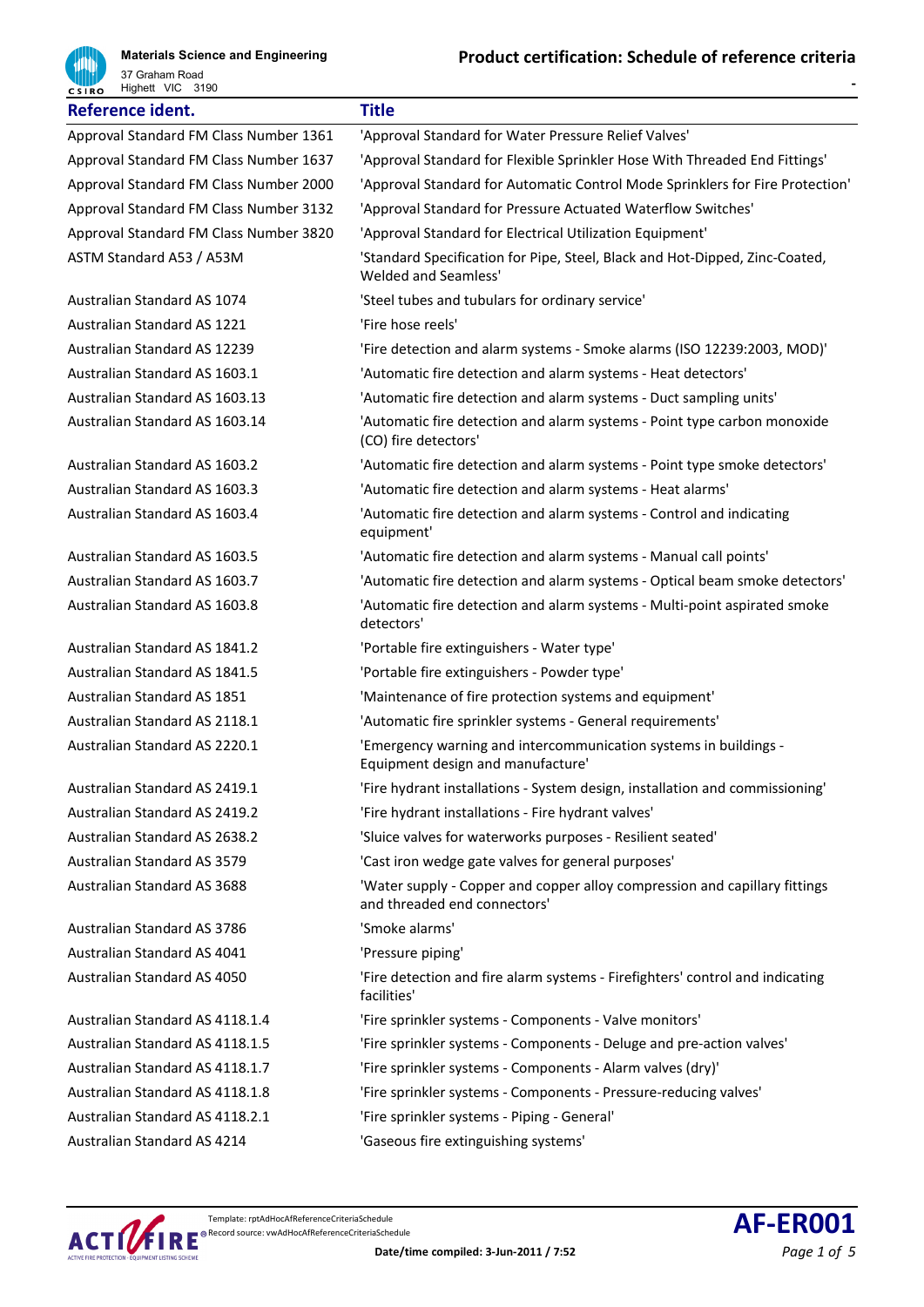

**Materials Science and Engineering** 37 Graham Road Highett VIC 3190

| Reference ident.                                 | <b>Title</b>                                                                                                                                     |
|--------------------------------------------------|--------------------------------------------------------------------------------------------------------------------------------------------------|
| Australian Standard AS 4428.1                    | 'Fire detection, warning, control and intercom systems - Control and<br>indicating equipment - Fire'                                             |
| Australian Standard AS 4428.10                   | 'Fire detection, warning, control and intercom systems - Control and<br>indicating equipment - Alarm investigation'                              |
| Australian Standard AS 4428.3                    | 'Fire detection, warning, control and intercom systems - Control and<br>indicating equipment - Fire brigade panel'                               |
| Australian Standard AS 4428.5                    | 'Fire detection, warning, control and intercom systems - Control and<br>indicating equipment - Power supply units'                               |
| Australian Standard AS 4428.6                    | 'Fire detection, warning, control and intercom systems - Control and<br>indicating equipment - Alarm signalling equipment'                       |
| Australian Standard AS 4428.7                    | 'Fire detection, warning, control and intercom systems - Control and<br>indicating equipment - Air-handling fire mode control panel'             |
| Australian Standard AS 4428.9                    | 'Fire detection, warning, control and intercom systems - Control and<br>indicating equipment - Requirements for wire-free alarm zone circuits'   |
| <b>Australian Standard AS 4728</b>               | 'Electric resistance welded steel pipe for pressure purposes'                                                                                    |
| <b>Australian Standard AS 5062</b>               | 'Fire protection for mobile and transportable equipment'                                                                                         |
| Australian Standard AS 60849                     | 'Sound systems for emergency purposes (IEC 60849:1998 MOD)'                                                                                      |
| Australian Standard AS 7240.2                    | 'Fire detection and alarm systems - Control and indicating equipment (ISO<br>7240-2:2003, MOD)'                                                  |
| Australian Standard AS 7240.4                    | 'Fire detection and alarm systems - Power supply equipment (ISO 7240-<br>4:2003, MOD)'                                                           |
| Australian Standard AS 7240.5                    | 'Fire detection and alarm systems - Point type heat detectors (ISO 7240-<br>5:2003, MOD)'                                                        |
| Australian Standard AS 7240.7                    | 'Fire detection and alarm systems - Point-type smoke detectors using<br>scattered light, transmitted light or ionization (ISO 7240-7:2003, MOD)' |
| Australian Standard AS ISO 14520.1               | 'Gaseous fire-extinguishing systems - Physical properties and system design -<br>General requirements (ISO 14520-1:2006, MOD)'                   |
| Australian Standard AS ISO 14520.14              | 'Gaseous fire-extinguishing systems - Physical properties and system design -<br>IG-55 extinguishant (ISO 14520-14:2005, MOD)'                   |
| Australian Standard AS ISO 14520.9               | 'Gaseous fire-extinguishing systems - Physical properties and system design -<br>HFC 227ea extinguishant (ISO 14520-9:2006, MOD)'                |
| Australian Standard DR 02094                     | 'Electric resistance welded steel pipe for pressure purposes'                                                                                    |
| Australian/New Zealand Standard AS/NZS<br>1221   | 'Fire hose reels'                                                                                                                                |
| Australian/New Zealand Standard AS/NZS<br>1841.2 | 'Portable fire extinguishers - Specific requirements for water type<br>extinguishers'                                                            |
| Australian/New Zealand Standard AS/NZS<br>1841.3 | 'Portable fire extinguishers - Specific requirements for wet chemical type<br>extinguishers'                                                     |
| Australian/New Zealand Standard AS/NZS<br>1841.3 | 'Portable fire extinguishers - Specific requirements for wet-chemical type<br>extinguishers'                                                     |
| Australian/New Zealand Standard AS/NZS<br>1841.4 | 'Portable fire extinguishers - Specific requirements for foam type<br>extinguishers'                                                             |
| Australian/New Zealand Standard AS/NZS<br>1841.5 | 'Portable fire extinguishers - Specific requirements for powder type<br>extinguishers'                                                           |
| Australian/New Zealand Standard AS/NZS<br>1841.6 | 'Portable fire extinguishers - Specific requirements for carbon dioxide type<br>extinguishers'                                                   |
| Australian/New Zealand Standard AS/NZS<br>1841.7 | 'Portable fire extinguishers - Specific requirements for vaporizing-liquid type<br>extinguishers'                                                |

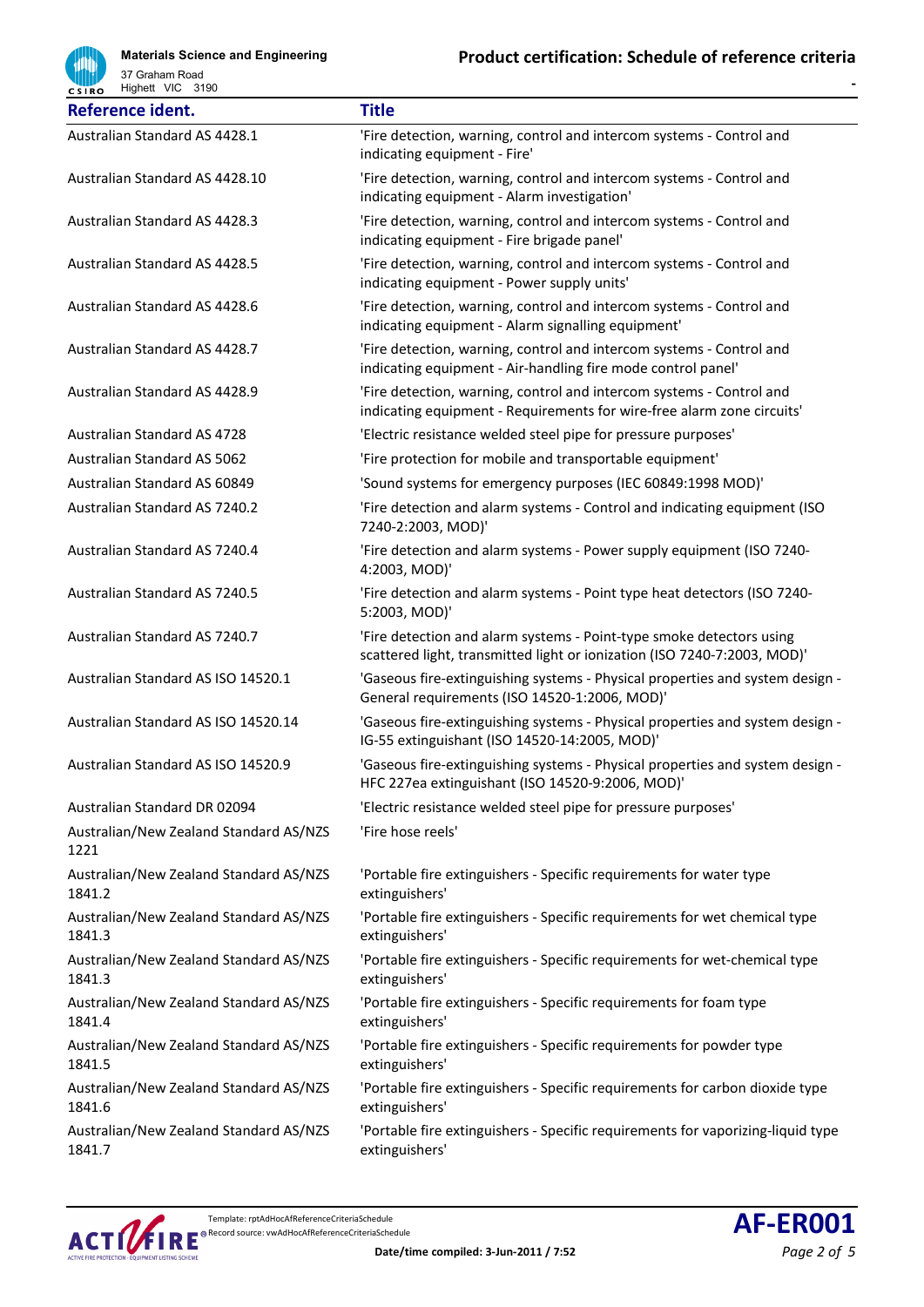

37 Graham Road Highett VIC 3190

| Reference ident.                                                   | <b>Title</b>                                                                                                                                                              |
|--------------------------------------------------------------------|---------------------------------------------------------------------------------------------------------------------------------------------------------------------------|
| Australian/New Zealand Standard AS/NZS<br>1851.16                  | 'Maintenance of fire protection equipment - Pyrogen fire extinguishing<br>aerosol systems'                                                                                |
| Australian/New Zealand Standard AS/NZS<br>3013                     | 'Electrical installations - Classification of the fire and mechanical performance<br>of wiring system elements'                                                           |
| Australian/New Zealand Standard AS/NZS<br>4487                     | 'Pyrogen fire extinguishing aerosol systems'                                                                                                                              |
| Australian/New Zealand Standard AS/NZS<br>4792                     | 'Hot-dip galvanized (zinc) coatings on ferrous hollow sections, applied by a<br>continuous or a specialized process'                                                      |
| British Standard BS 5839-2                                         | 'Fire detection and alarm systems for buildings. Specification for manual call<br>points, Section 5, operation test (frangibility)'                                       |
| British Standard BS EN 12094-13                                    | 'Fixed fire fighting systems - Components for gas extinguishing systems - Part<br>13: Requirements and test methods for check valves and non-return valves'               |
| British Standard BS EN 12094-7                                     | 'Fixed fire fighting systems - Components for gas extinguishing systems - Part<br>7: Requirements and test methods for nozzles for CO2 systems'                           |
| British Standard BS EN 12094-8                                     | 'Fixed fire fighting systems - Components for gas extinguishing systems - Part<br>8: Requirements and test methods for flexible connectors for CO2 systems'               |
| British Standard BS EN 837-1                                       | 'Pressure gauges. Part 1: Bourdon tube pressure gauges - dimensions,<br>metrology, requirements and testing'                                                              |
| CEN prCEN/TR 15276-1                                               | 'Fixed firefighting systems - Condensed aerosol extinguishing systems - Part 1:<br>Requirements and test methods for components (00191148)'                               |
| <b>CEN prCEN/TR 15276-2</b>                                        | 'Fixed firefighting systems - Condensed aerosol extinguishing systems - Part 2:<br>Design, installation and maintenance (00191149)'                                       |
| CEN prEN 12094-10                                                  | 'Fixed fire fighting systems - Components for gas extinguishing systems - Part<br>10: Requirements and test methods for pressure gauges and pressure<br>switches'         |
| CEN prEN 12094-4                                                   | 'Fixed fire fighting systems - Components for gas extinguishing systems - Part<br>4: Requirements and test methods for container valve assemblies and their<br>actuators' |
| CEN/TR 15276-1                                                     | 'Fixed firefighting systems - Condensed aerosol extinguishing systems - Part 1:<br>Requirements and test methods for components'                                          |
| CEN/TR 15276-2                                                     | 'Fixed firefighting systems - Condensed aerosol extinguishing systems - Part 2:<br>Design, installation and maintenance'                                                  |
| European Standard EN 12259-1                                       | 'Fixed firefighting systems - Components for sprinkler and water spray<br>systems - Part 1: Sprinklers'                                                                   |
| European Standard EN 54-11                                         | 'Fire detection and fire alarm systems. Manual call points'                                                                                                               |
| European Standard prEN 54-10                                       | 'Fire detection and fire alarm systems. Flame detectors. Point detectors'                                                                                                 |
| Factory Mutual - Evaluation, surveillance<br>and approval          | 'FM approval'                                                                                                                                                             |
| FMRC Document 0W1Q7.AF                                             | 'FMRC Document 0W1Q7.AF-16'                                                                                                                                               |
| German European Standard DIN EN 12259-2                            | 'Fixed firefighting systems - Components for sprinkler and water spray<br>systems - Part 2: Water alarm valve assemblies'                                                 |
| International Standard ISO 9227                                    | 'Corrosion test in artificial atmospheres - salt spray tests'                                                                                                             |
| Loss Prevention Council - Evaluation,<br>surveillance and approval | 'LPC approval'                                                                                                                                                            |
| Loss Prevention Standard LPS 1024                                  | 'Components for halon and carbon dioxide fire extinguishing systems -<br>Requirements for testing procedures for container valves'                                        |
| Loss Prevention Standard LPS 1027                                  | 'Components for halon and carbon dioxide fire extinguishing systems -<br>Requirements for testing procedures for nozzles'                                                 |

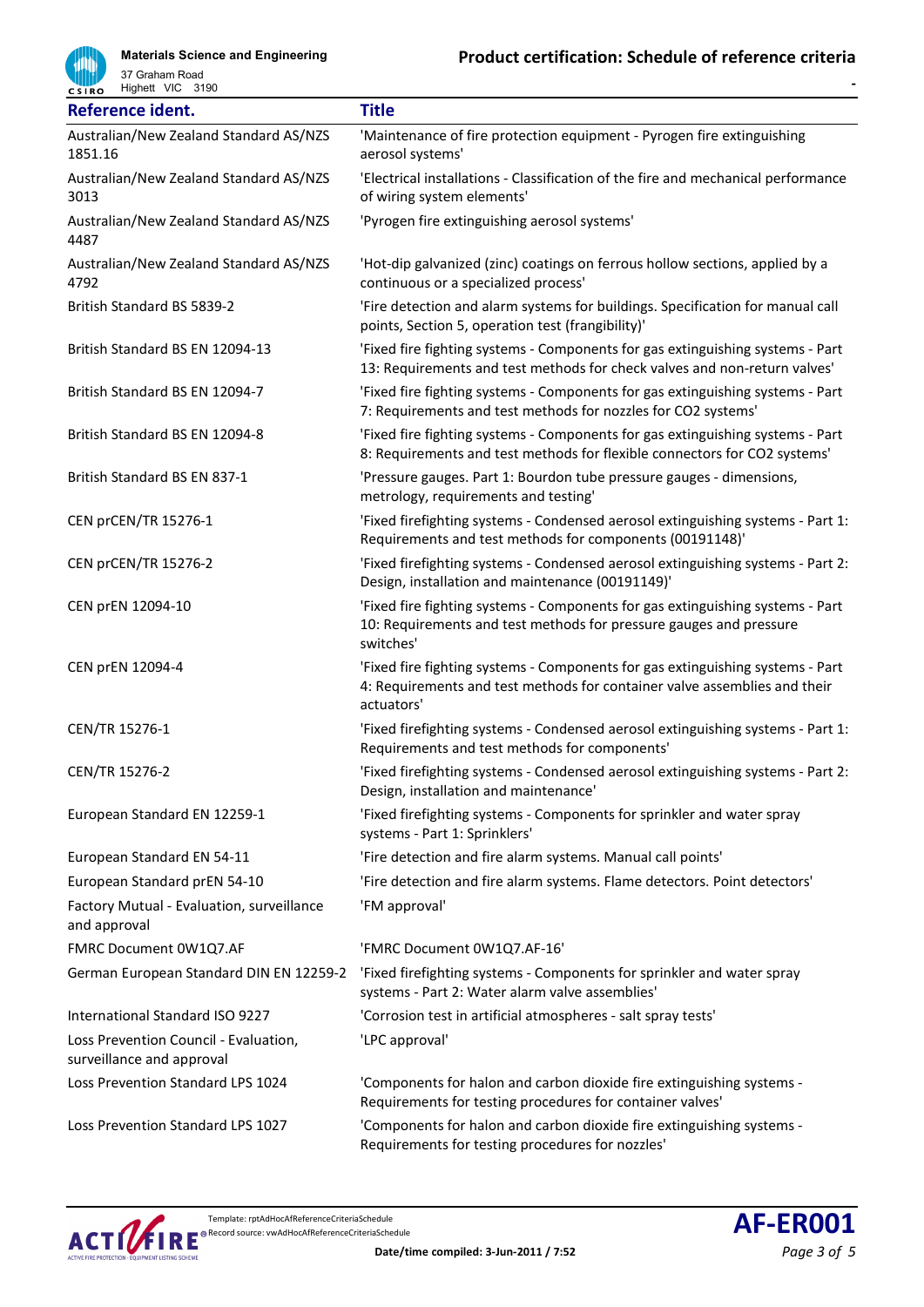

**Materials Science and Engineering** 37 Graham Road Highett VIC 3190

| Reference ident.                                                       | <b>Title</b>                                                                                                                                          |
|------------------------------------------------------------------------|-------------------------------------------------------------------------------------------------------------------------------------------------------|
| Loss Prevention Standard LPS 1219                                      | 'Requirements for testing procedures for the LPCB approval and listing of pipe<br>couplings'                                                          |
| Loss Prevention Standard LPS 1230                                      | 'Requirements for Fire Testing of Fixed Gaseous Fire Extinguishing systems,<br>2001'                                                                  |
| LPCB Schedule TS1281a                                                  | 'Technical Schedule'                                                                                                                                  |
| NEMA Standards Publication No 250                                      | 'Enclosures For Electrical Equipment'                                                                                                                 |
| NFPA Standard NFPA 17                                                  | 'Standard for Dry Chemical Extinguishing Systems'                                                                                                     |
| NFPA Standard NFPA 2010                                                | 'Aerosol Fire Extinguishing Systems'                                                                                                                  |
| NFPA Standard NFPA 71                                                  | 'Signaling Devices for Central Station Service'                                                                                                       |
| <b>NFPA Standard NFPA 72</b>                                           | 'National Fire Alarm Code'                                                                                                                            |
| NSF International Standard / American<br>National Standard NSF/ANSI 61 | 'Drinking Water System Components - Health Effect'                                                                                                    |
| Procedure Guidelines VdS 2344                                          | 'Procedure for testing, approval and evaluation for conformity of equipment,<br>components and systems for fire protection and security technologies' |
| Specified criteria                                                     | 'Specified requirements of the Fire and Accident Underwriters Association of<br>New South Wales'                                                      |
| SSL Appraisal Specification FAS-101                                    | 'AS 1603.4-1987, Appendix G, type batteries'                                                                                                          |
| SSL Appraisal Specification FAS-102                                    | 'Gaseous Extinguishing Systems'                                                                                                                       |
| SSL Appraisal Specification FAS-105                                    | 'AS 1074 Light Steel Pipe for Fire Protection Systems'                                                                                                |
| SSL Appraisal Specification FAS-111                                    | 'Wet Chemical Pre-Engineered Fixed Fire Suppression Systems for Restaurant<br>Cooking Areas'                                                          |
| <b>SSL Appraisal Specification FAS-112</b>                             | 'Rigid and Flexible Type Adjustable Pipe Droppers for Sprinkler Systems'                                                                              |
| SSL Appraisal Specification FAS-116                                    | 'Pyrotechnically-generated Fine Aerosol Powder Type Fire-extinguishing Units'                                                                         |
| SSL Appraisal Specification FAS-117                                    | 'Aqueous Mist Type Fixed Fire-Protection Systems'                                                                                                     |
| <b>SSL Appraisal Specification FAS-118</b>                             | 'NFPA 2001-complying Gaseous Total-Flood Type Fixed Fire-Extinguishing<br>Systems'                                                                    |
| SSL Appraisal Specification FAS-119                                    | 'ERW Steel Pipes to AS 4118 Part 2.1 and Draft Australian Standard 2462.CDR,<br>Sizes DN25 to DN100, for Fire Protection Systems'                     |
| SSL Appraisal Specification FAS-120                                    | 'Medium ERW & ILG Steel Pipe, Sizes DN25 to DN100, to AS 4118.2.1 & Draft<br>Australian Standard 2462.CDR, for Fire Protection Systems'               |
| SSL Appraisal Specification FAS-121                                    | 'Pre-engineered dry chemical type fixed fire-suppression systems for mobile<br>and transportable machinery, and stationary industrial risks'          |
| <b>SSL Appraisal Specification FAS-125</b>                             | 'Visual Smoke Detection Systems'                                                                                                                      |
| SSL Major Report No. 184                                               | 'Comparative Performance of Flame Detectors'                                                                                                          |
| SSL Test Specification 103-                                            | 'Relief, reducing deluge and pre-action valves for fire protection service'                                                                           |
| SSL Test Specification CLP 131                                         | 'Flame detector testing'                                                                                                                              |
| SSL Test Specification CLP-122                                         | 'Duct Sampling Smoke Detectors'                                                                                                                       |
| SSL Test Specification CLP-125                                         | 'Beam type Smoke Detectors'                                                                                                                           |
| SSL Test Specification CLP-201                                         | 'Low Pressure Carbon Dioxide Storage Units'                                                                                                           |
| SSL Test Specification FTS-116                                         | 'Air Sampling Type Smoke Detectors'                                                                                                                   |
| SSL Test Specification FTS-125                                         | 'Manual Pilot Release Stations for Pneumatically Actuated Control Valves(Low<br>Pressure CO2 Gaseous Fire Extinguishing Systems)'                     |
| SSL Test Specification FTS-126                                         | 'Infra-red and ultraviolet type flame detectors'                                                                                                      |
| SSL Test Specification FTS-129                                         | 'Mechanical Lockoff Valves for Pneumatically Actuated Control Valves (Low<br>Pressure CO2 Gaseous Fire Extinguishing Systems)'                        |
| SSL Test Specification FTS-136                                         | 'Alarm Acknowledgment Module'                                                                                                                         |



Template: rptAdHocAfReferenceCriteriaSchedule Template: rptAdHocAfReferenceCriteriaSchedule **AF-ER001**